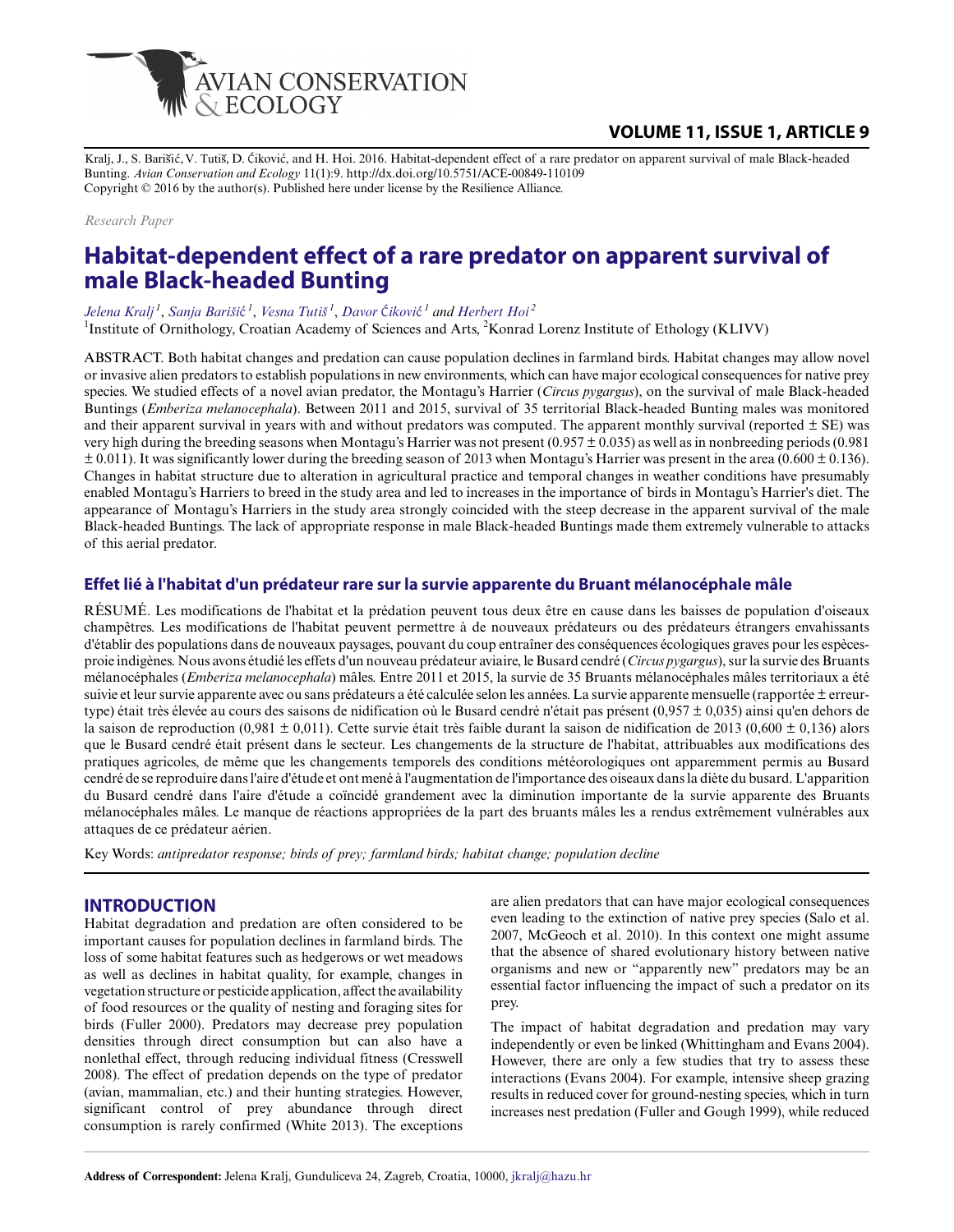**Table 1**. Mean spring (March–May) air temperature (°C) and spring precipitation amount (mm) in Šibenik, Croatia for years 2011– 2015, percentiles of multiannual mean for the period 1961–1990, deviation from mean spring air temperature (in °C), and precipitation amount (in percentage) compared to multiannual mean for the period 1961–1990, climate assessment categories according to percentile criterion (extremely cold/dry < 2, very cold/dry 2–9, cold/dry 9–25, normal 25–75, warm/wet 75–91, very warm/wet 91–98, extremely warm/wet > 98; Juras 1995).

| Year                    | 2011      | 2012  | 2013          | 2014   | 2015   |
|-------------------------|-----------|-------|---------------|--------|--------|
| Temperature             |           |       |               |        |        |
| $Mean$ <sup>o</sup> $C$ | 15.2      | 14.9  | 14.6          | 14.7   | 14.8   |
| Percentile              | 94        | 90    | 83            | 85     | 88     |
| Deviation/°C            | 1.5       | 1.2   | 0.9           | 1.0    | 1.1    |
| Category                | very warm | warm  | warm          | warm   | warm   |
| Precipitation           |           |       |               |        |        |
| Amount/mm               | 77.1      | 115.8 | 322.1         | 156.5  | 142.4  |
| Percentile              |           | 11    | 99            | 37     | 27     |
| Deviation/%             | 43        | 64    | 178           | 87     | 79     |
| Category                | very dry  | dry   | extremely wet | normal | normal |

food availability increases foraging distances and lowers parental nest defense (Evans 2004). Habitat change may also modify the distribution of predators and allow novel predators to enter and establish populations in new environments, bringing into contact predator and prey species that usually do not co-occur. Predation risk determines the spatial and temporal use of different habitat by prey species, creating the "landscape of fear" (Laundré et al. 2010). Proportions of safe and risky habitats in a landscape can affect abundance of prey species and relative impact of inter- and intraspecific relationships to prey population dynamics (Laundré et al 2014).

Here we studied the effect of the local predator, Montagu's Harrier *Circus pygargus,* on the survival of male Black-headed Buntings *Emberiza melanocephala*. The sexually dimorphic Black-headed Bunting is a long-distance migrant, breeding in southeastern Europe and wintering in western India. It is a common breeding species in Mediterranean rural habitats of Croatia. It spends only about three months on its breeding grounds, arriving in early May and departing in late July or early August. The Montagu's Harrier is a generalist predator with large variation in diet composition across its breeding range and with the highest prey diversity recorded in the southern part of its range (Terraube et al. 2011, Terraube and Arroyo 2011). Its most important prey are voles Arvicolinae (Arroyo and Garcia 2006) and small passerine birds, especially ground nesting species such as pipits *Anthus*, larks Alaudidae, and corn bunting *Emberiza calandra* (Underhill-Day 1993, Millon et al. 2002, Terraube and Arroyo 2011). The significance of birds in the diet of Montagu's Harrier is high in habitats with natural vegetation (grasslands and shrubs) and cereal-dominated agricultural areas, but much lower in agricultural areas with pastures (Terraube and Arroyo 2011).

The aims of this study were twofold: to determine the survival of male Black-headed Buntings during breeding and nonbreeding seasons, and to explore the possible effect of appearance of Montagu's Harriers on their breeding season survival. Montagu's Harriers appeared, as a novel predator, in a study area, apparently after weather-induced changes in habitat structure. Almost all territorial males in the study area could be individually identified and monitored on a daily basis, which resulted in extremely detailed knowledge of individual fates of a Black-headed Bunting population over several years.

## **METHODS**

From 2011 to 2015, we studied the survival of 35 Black-headed Bunting males within an area of 2.9 km², situated near the village of Dazlina in North Dalmatia, Croatia (43°50' N, 15°43' E, 90 m asl). The study plot has been chosen as one of the areas with the highest bunting population density, based on 40 onekilometer long transects surveyed by the authors in North Dalmatia during the breeding season of 2010. The study plot was covered by a Mediterranean rural mosaic of small patches of vineyards, olive groves, orchards, vegetable and cereal crops, meadows, and pastures, surrounded and intersected with maquis (dense evergreen shrubs). The climate is Mediterranean with hot and dry summers and mild and rainy winters. Based on the data from the Meteorological Station of Šibenik for the period of 1961–1990 (Meteorological and Hydrological Service 2015), mean spring (March–May) temperature was 13.7°C and mean spring precipitation 180.6 mm. According to percentile ranks and classification ratings, spring months in 2011 and 2012 were classified as dry and very dry (Table 1). In contrast, spring months in 2013 have been described as extremely wet (99 percentile, i.e., expected to occur once in a century). As a consequence, in 2013 the short dry grass that normally covers the majority of pastures, meadows, olive groves, and fallow land was replaced by very tall and dense grass, while frequent rain prevented landowners from mowing. Precipitation in spring months in 2014 and 2015 was in a normal range.

Between 2011 and 2013 adult males were trapped upon arrival (in early May), using mist-nets and a playback lure. Birds were marked with a combination of three color-rings and a metal ring. The song of territorial males was recorded, which enabled individual recognition of males (Terry et al. 2005, Barišić 2015). Males that disappeared soon after marking were considered as nonterritorial males and omitted from the analysis. In total 30 territorial males were color-ringed and an additional five males were individually recognized by song spectrograms. In years 2011 —2013, from early May to mid- or late-July (depending on the year) between one and four researchers were present daily in the field, searching for marked birds and recording their behavior, e.g., song rate, territory use, pair interactions, interaction between neighboring males, etc. Strong territoriality and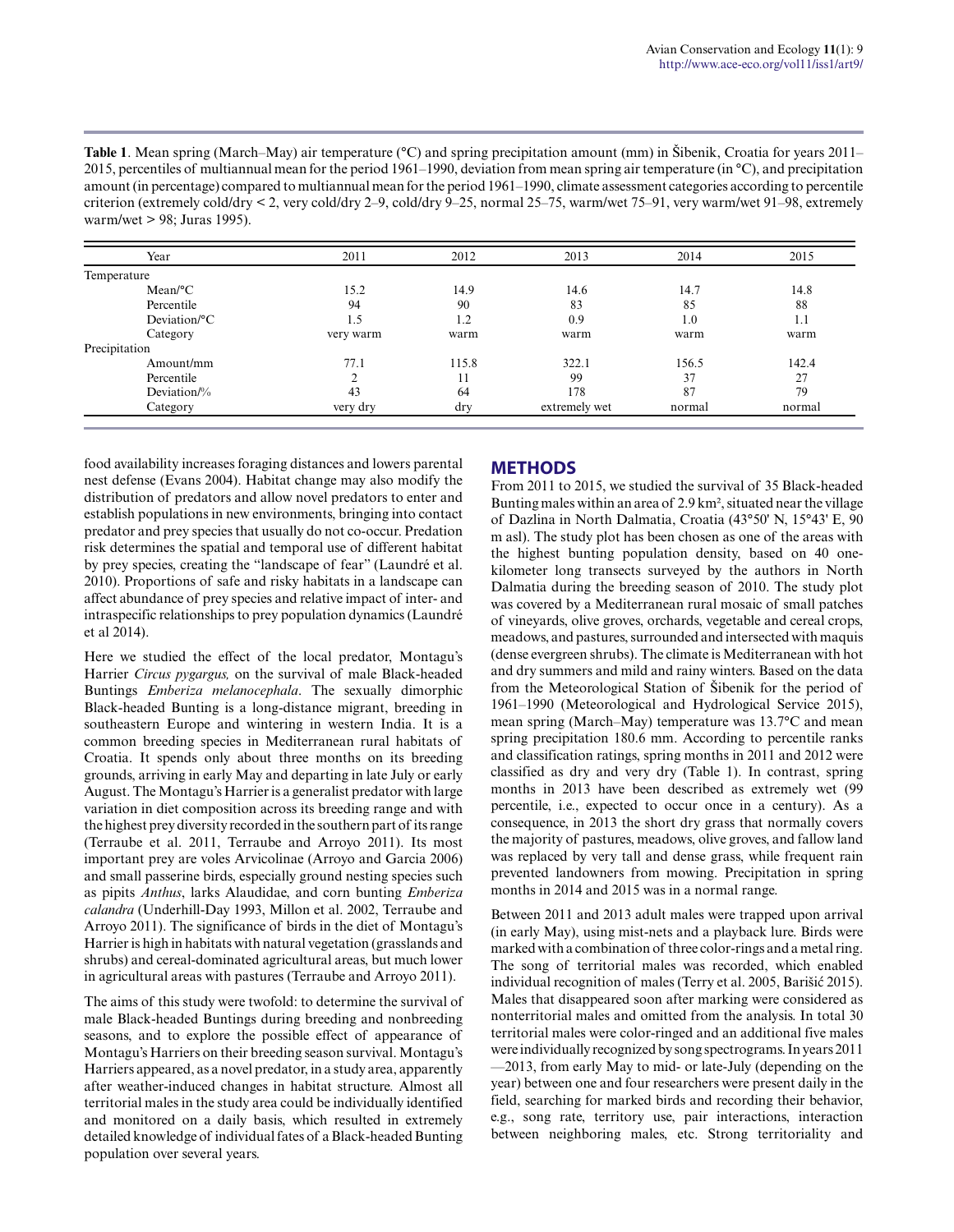| Model                     | OAICc | $\triangle$ QAICc | $\triangle$ QAICc<br>Weight | Model Likelihood | No.Par | Odeviance |
|---------------------------|-------|-------------------|-----------------------------|------------------|--------|-----------|
| $\Phi_{\rm h}P_{\rm c}$   | 45.49 | 0.00              | 0.898                       | 1.000            | 4      | 6.61      |
| $\Phi_{t}P_{c}$           | 50.87 | 5.38              | 0.061                       | 0.067            |        | 5.38      |
| $\Phi_{\rm s}P_{\rm c}$   | 52.09 | 6.61              | 0.033                       | 0.037            |        | 15.35     |
| $\Phi_{h}P_{t}$           | 56.09 | 10.61             | 0.004                       | 0.005            |        | 6.00      |
| $\oint_c P_t$             | 57.66 | 12.16             | 0.002                       | 0.002            |        | 12.16     |
| $\oint_{\mathcal{S}} p_t$ | 58.76 | 13.27             | 0.001                       | 0.001            |        | 10.98     |
| $\Phi_t P_t$              | 60.24 | 14.75             | 0.001                       | 0.001            | 11     | 5.38      |
| $\Phi P$                  | 60.75 | 15.25             | 0.000                       | 0.000            |        | 26.11     |

**Table 2**. Evaluation of Cormack-Jolly-Seber models for monthly survival of Black-headed Bunting (*Emberiza melanocephala*) males in 2011–2013. Models evaluated whether monthly survival rates  $\phi$  varied with time (t), between breeding and nonbreeding season (s), and presence of Montagu's Harrier (*Circus pygargus*) in the study site (h) as well as whether resighting rates p were constant (c) or varied with time (t). Models are ranked according to QAICc value.

conspicuousness of Black-headed Bunting males enabled us to easily record their presence, so all males were observed on almost a daily basis during the whole study period. In years 2014–2015 the surveillance of the study area was continued at a lower intensity: during two 14-days study periods, one at the beginning and the other at the end of the breeding season. We are confident that the two-week study periods were long enough to reliably observe all territorial males during the breeding season each year. In 2012 and 2013, each observation of raptor species was noted throughout the season. To ensure constant observation effort, only observations made by one researcher who was continuously present in the study area (SB) were taken into account.

The presence of marked buntings at the beginning of breeding season (before 11 May) and at the end of breeding season (present in the area at least until 30 June) was used to calculate the monthly apparent survival for the breeding (May–June) and the nonbreeding period (July–April) using program Mark (White and Burnham 1999). Modeling in Mark was performed for three cohorts (2011–2013) only on data collected between May 2011 and May 2014. July was included in the nonbreeding period because at that time males stop singing and join flocks that feed in the area. Cormack-Jolly-Seber (CJS) models (Lebreton et al. 1992) were built to estimate monthly survival rates  $(\phi)$  and resighting probabilities (*p*). The level of overdispersion (ĉ) of the global model  $(\phi_t p_t)$  was > 1 ( $\hat{c}$  = 2.92), therefore, we used the program Release to test the goodness-of-fit and quasi-likelihood methods to derive QAICc (Anderson et al. 1994, Burnham and Anderson 2002). The analysis aimed to determine whether survival rates of male Black-headed Buntings differed before and after the appearance of the Montagu's Harrier.

## **RESULTS**

The appearance of Montagu's Harrier in 2013 compared to other birds of prey was significantly higher in 2013 than in 2012 ( $\chi$ 2 =  $6.7, P \le 0.01$ , while there were no similar changes in other raptor species ( $\chi$ 2 = 0.4, P = 0.54, Fig. 1).

Our models describe monthly survival rates and resighting probabilities for the Black-headed Bunting males (Table 2, Fig. 2). The most parsimonious model, the one with the lowest QAICc, included three survival parameters and confirmed that survival was influenced by the presence of harriers during the breeding season. All models estimated *p* to be constant over time and equal

**Fig. 1**. Number of observations of Montagu's Harrier (*Circus pygargus*) and other raptors in the male Blackheaded Bunting (*Emberiza melanocephala*) survival study plot (Dazlina, North Dalmatia, Croatia) during May and June 2012 and 2013.



**Fig. 2**. Seasonal survival probabilities of Black-headed Bunting (*Emberiza melanocephala*) according to the general model (ɸtpt) and the most parsimonious model (ɸhpc). Seasons are given as breeding (br) and nonbreeding (nbr) periods, comprising two and ten months, respectively.

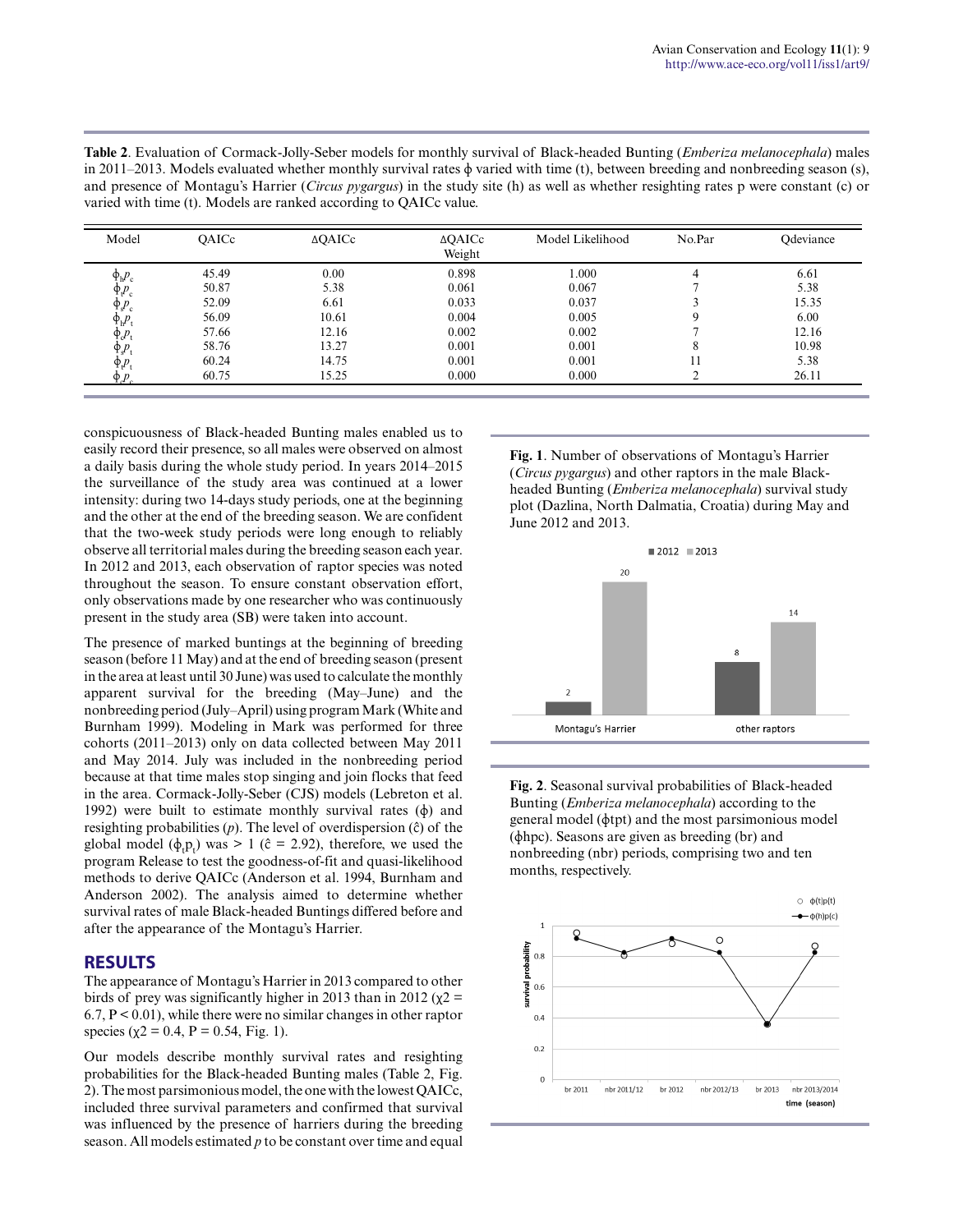to 1. Such a high resighting probability was the result of the high breeding-site fidelity and evident territoriality of males (using the same song-posts each year) as well as of the constant highobservation effort on the study area during the breeding season, which ensured that all males present in the study area were recorded. According to the most parsimonious model monthly survival was high during the breeding seasons when Montagu's Harrier was not present  $(0.957, SE = 0.035)$  as well as during the nonbreeding period (0.981,  $SE = 0.011$ ), but dropped during the breeding season 2013 when Montagu's Harriers were present (0.600, *SE* = 0.136; log rank test  $\chi^2$  = 20.7, *df* = 1, *p* < 0.001). The annual survival, calculated as the product of the breeding period survival ( $\phi_b^2$ ) and nonbreeding period survival ( $\phi_{nb}^{10}$ ), was 0.756  $(SE = 0.036)$  in years without harriers present and only 0.297 in 2013 when harriers were present in the study area. Because our research was restricted to the single study area, apparent survival equals return rate. The decrease in the numbers of Black-headed Bunting males in 2013 was gradual and almost linear until early June, with the remaining males surviving until the end of the breeding season (Fig. 3). From birds that survived in 2013, six males returned to their breeding territories in 2014 (Fig. 4). Only one bird, marked in 2011 as an adult male, returned in 2015 and was therefore at that time at least six years old.

## **DISCUSSION**

Male Black-headed Buntings' annual survival in years without Montagu's Harrier is remarkable because it represents the maximum values recorded for a medium-sized bird breeding either in a temperate or tropical region (Karr et al. 1990, Mouritsen 2003). For example, annual survival rates of adult British farmland birds based on ringing recoveries processed in the period from 1962 to 1995 ranged between 0.271 and 0.690 in stable populations, with males having higher survival rates than females in some species, whereas long-distance migrants had the annual survival rates below 0.4 (Siriwardena et al. 1998). This discrepancy could be the result of differences between long-term studies based on a large number of ring recoveries that tend to underestimate true survival (Elder 1985, Buckland and Baillie1987) and a very intensive study of a small color-ringed population that is based on resightings of territorial males only. Some studies based on capture-recapture methods also included birds marked on migration that did not stay in the study area more than a few days (Norman 1994), whereas they were omitted from our study. Nonetheless, the observed apparent survival during the nonbreeding season was much higher than in other migrants, where the likelihood that an adult male returns to the same breeding area is between 40–60% (Mouritsen 2003). For example, intensive studies of color-ringed Willow Warblers *Phylloscopus trochilus* in England revealed average annual survival rates of 0.47 ± 0.08 (Pratt and Peach 1991) and 0.35–0.44 (Lawn 1994) and return rates of 0.14–0.43 (Lawn 1994), while return rate for the Great Reed Warbler *Acrocephalus arundinaceus* was 0.48 (Hansson et al. 2002).

The extreme difference in survival of the Black-headed Bunting males between the first two study years and the third year coincides with the shift in occurrence of Montagu's Harriers at the study plot. Although rarely present in the first two years, its frequency noticeably increased in 2013, when attacks on perching **Fig. 3**. Changes in the number of territorial Blackheaded Bunting (*Emberiza melanocephala*) males in the study plot during May and June 2013.



**Fig. 4**. Numbers of territorial Black-headed Bunting (*Emberiza melanocephala*) males in the study plot at the end of June in years 2011 to 2015. The marking and vocal identification of male Black-headed Buntings started in May 2011. Returning males are those observed in previous year(s).



birds were observed on several occasions. Elevated levels of precipitation in 2013 changed the habitat from short or middle height to tall and dense grasslands. Furthermore, intensified abandonment of traditional agriculture in recent years provided favorable breeding opportunities for harriers. These changes in the habitat presumably influenced Montagu's Harrier's effect on Black-headed Buntings on two levels: it enabled harriers to breed in fields previously inaccessible to them as tall grass and absence of mowing provided a safe nesting site and it forced harriers to change their hunting technique.

In Northern Dalmatia, the Montagu's Harrier is a localized species, mostly breeding in spacious fields, covered predominantly with cereal crops or meadows (Tutiš et al. 2013), while the Blackheaded Bunting prefers a more closed habitat abundant with shrubs, vineyards, and olive groves. Therefore, these species in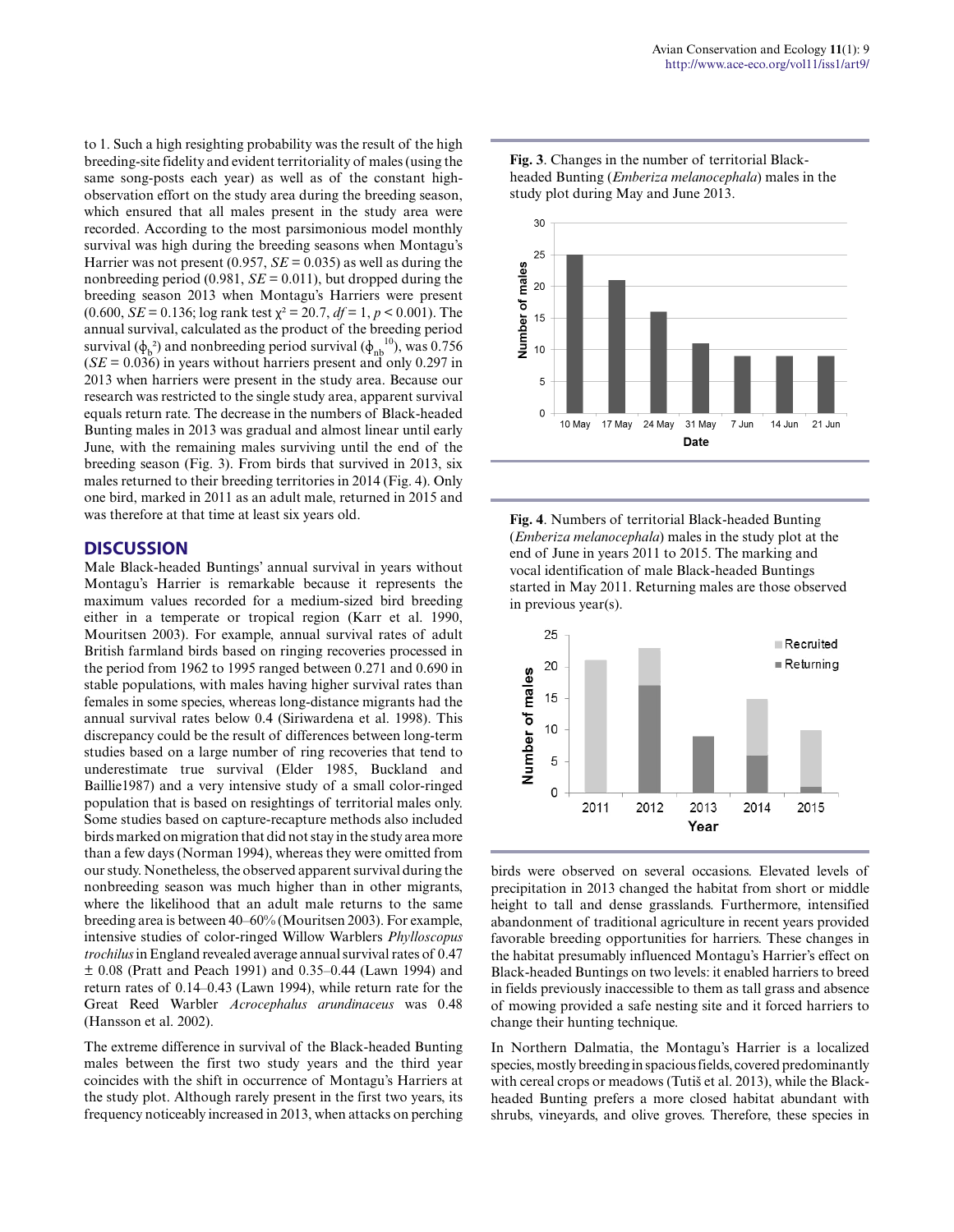Croatia rarely share the same habitats albeit their ranges partly overlap. While foraging, harriers typically fly less than 3 m above the ground (Terraube et al. 2011), hunting small ground-living animals in areas with low or sparse vegetation (Cramp 1980). Voles and ground-nesting birds are probably important prey in open fields with cereal crops and meadows, which are the main breeding habitat of the Montagu's Harrier in Croatia. However, changes in habitat structure can influence prey selection of predators (Whittingham and Evans 2004) and the reduction in the availability of preferred prey may cause generalist predators to change their diets (Dunn 1997, Evans 2004). It is possible that tall and dense vegetation impaired Montagu's Harrier's ability to hunt voles and other ground-dwelling animals forcing them to change their typical foraging techniques and start hunting perched birds. Hence, Montagu's Harriers presumably represent not only a rather novel or unfamiliar predator to Black-headed Buntings, but also a predator that usually presents only a low predation threat.

Prey species evolved different strategies in response to predation risk, such as predator avoidance behavior, change of territory location, social protection (including flocking, vigilance behavior, and heterospecific sociality), choice of singing perches, and change in singing rate or loudness (Lima 2009). Different antipredator behavior of potential prey can influence the composition of a predator's diet (Terraube and Aroyo 2011), so the lack of adequate antipredator strategy in male Black-headed Buntings could have made this species a favorable prey. Brightly colored male buntings produce their song from the highest perches, thus being visually and acoustically prominent. In contrast, to avoid detection, similarly brightly colored Golden Orioles *Oriolus oriolus* hide in the vegetation and are almost invisible (Cramp and Perrins 1993). In our study plot, some songbirds such as Red-backed Shrike *Lanius collurio* reacted to the appearance of Montagu's Harrier by leaving their posts and hiding low in the bushes. Such behavior was not observed in male Black-headed Buntings, which frequently continued singing from the exposed perches. In general, birds using more exposed song posts are more susceptible to predation by an avian predator (Sparrowhawk *Accipiter nisus*) and sexually dichromatic species are depredated more frequently (Møller et al. 2006).

Although predator archetypes enable prey to recognize new, but taxonomically similar predators (Cox and Lima 2006), birds can distinguishing between raptors of high and low predation threat, showing adaptive, interspecific threat-sensitivity (Edelaar and Wright 2006). Adaptive responses to different predators might be either innate or learned (Griffin 2004) and the lack of an appropriate response of male Black-headed Buntings to the appearance of Montagu's Harriers is probably due to the fact that these two species rarely come into contact. The Montagu's Harrier is present at only 16.8% of global Black-headed Bunting breeding range, with the greatest overlap around Caucasus (calculations made based on projected IUCN species maps in ArcGis 9.3 ESRI 2009, BirdLife International and NatureServe 2014, 2015). However harriers are common on wintering areas of Blackheaded Bunting where birds represent an important part of their prey (Clark 1996). Therefore, it is likely that this case represents an example of a temporal naïveté. Black-headed Buntings gathered in winter flocks might have antipredator response for

harriers, but during breeding seasons, high perched males are not common prey for Montagu's Harrier, and therefore assessed as low threat. Similar temporal difference in response to predator archetypes is known for migratory Artic-breeding birds that might encounter snakes at lower latitudes and recognize them as being dangerous, but in breeding seasons might lack appropriate nest defense behavior (Cox and Lima 2006). On the other hand, the Black-headed Bunting is a highly dimorphic, polygynous species with, for a passerine, extremely low levels of paternal care (Barišić 2015), all of which point to strong sexual selection in this species (Andersson 1994). In this sense delaying escaping may be a valid tactic for a Black-headed Bunting male whose fitness costs of fleeing the post and halting singing are high compared to other bird species in the study area.

When prey is not adapted to respond to hunting tactics of a new predator or even to recognize it as a threat, hunting efficiency of predators may dramatically increase and prey populations may suffer potentially devastating effects (Cruz et al. 2006, Gomez-Mestre and Díaz-Paniagua 2011, Arribas et al. 2014). Predator species recovered because of management actions or reintroduction projects might affect local prey populations in a similar way as an alien predator. For instance, in Britain, reestablishment of the Eurasian Sparrowhawk caused the countrywide decline in House Sparrows *Passer domesticus* (Bell et al. 2010). Important aspect of Montagu's Harrier influence on the local Black-headed Bunting survival is that the effect extended into subsequent breeding seasons (2014 and 2015). Even though the observation effort was much lower in these two years, Montagu's Harriers were observed on a regular basis. In 2014 more than half of monitored bunting territories (53.2%) remained empty while in 2015 even more territories (68.8%) were unoccupied. Either new males settled on empty territories were soon depredated or the whole site was perceived unsuitable by Black-headed Buntings because of regular occurrence of harriers. In any case this points to an extended period needed for a prey species to get acquainted with an unfamiliar predator.

Other explanations for observed decreases in male survival apart from Montagu's Harrier predation are unlikely. We are not aware of a possible direct adverse effect of tall and dense grass on Blackheaded Bunting survival. Adult buntings feed mostly on grass seeds and regularly inhabit areas with tall grasslands and cereals during both the nonbreeding and breeding seasons (Cramp and Perrins 1994). Male Black-headed Buntings do not share parental duties with females, so their disappearance had no effect on the fledging success. After the disappearance of their mates, females continued to care for the broods without any evident change in the nest survival among years (Barišić 2015), which indirectly shows no increased mortality of females. Contrary to conspicuous males, females are secretive and usually keep lower in vegetation or on the ground. Besides, the drop in the population was particularly local and populations in other fields did not experience similar decline. For instance, the transect through the Ivinj valley (situated 7 km SSW from Dazlina) in 2010 revealed bunting's density of 33 pairs/km², while intensive study in 2014 resulted in 38 pairs/km² in the same area.

We conclude that the changes in habitat structure due to temporal changes in weather conditions have enabled Montagu's Harriers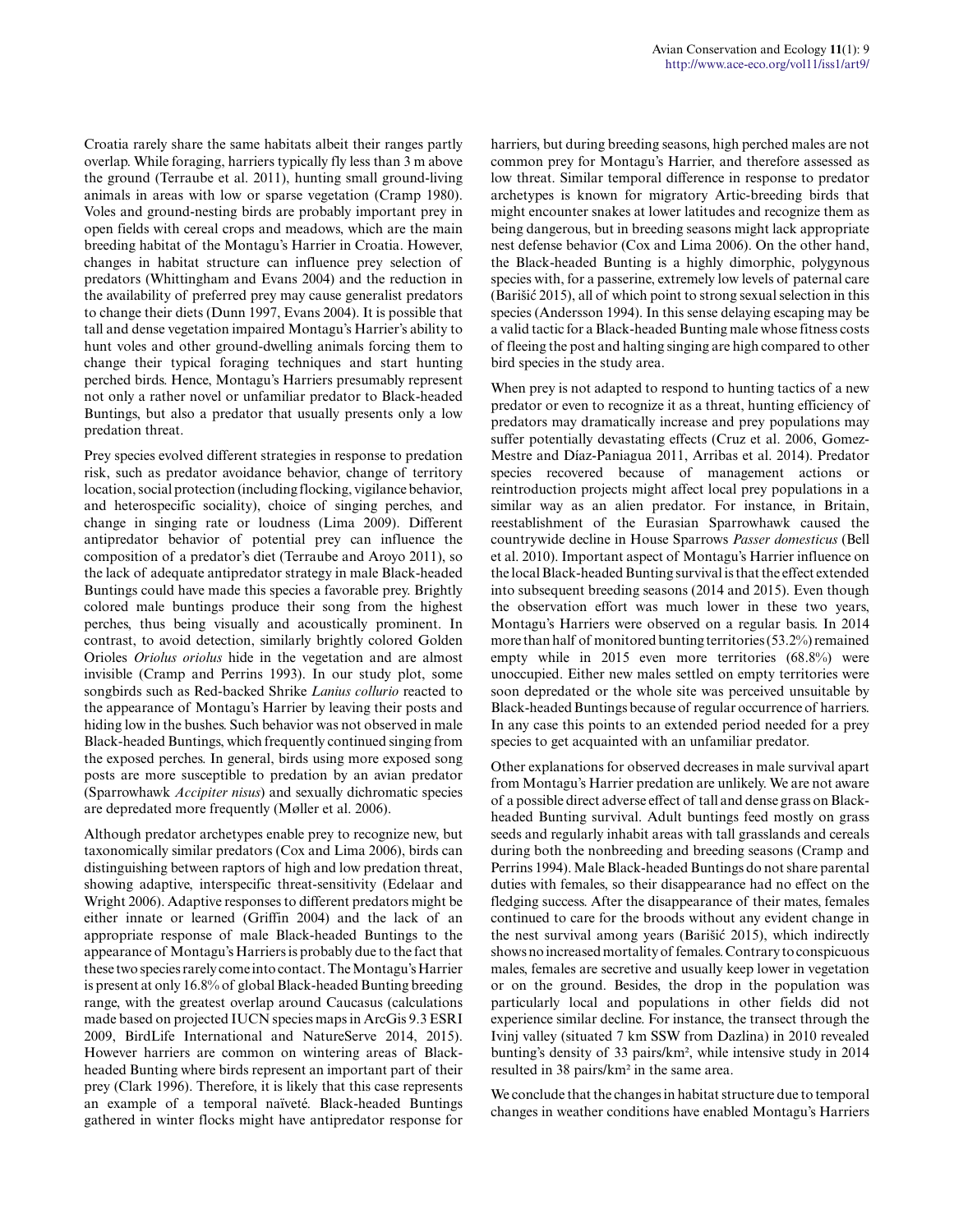to breed in our study area and have increased the importance of birds in Montagu's Harrier's diet, causing the steep decrease in the apparent survival of the Black-headed Bunting males. Future study should focus on monitoring of further changes in the Blackheaded Bunting males' apparent survival and the rate of reoccupation of empty territories dependent on the presence or absence of the Montagu's Harrier. Given that Montagu's Harrier populations have increased in many parts of Europe (BirdLife International 2015), it might be interesting to see whether this "novel" predator may more generally benefit from facing naïve prey species and hence may affect other bird species as well.

*Responses to this article can be read online at:* <http://www.ace-eco.org/issues/responses.php/849>

#### **Acknowledgments:**

*The study was partly funded by the Environmental Protection and Energy Efficiency Fund (EPEEF). We thank Rob Robinson, the Subject Editor, and anonymous referee for valuable suggestions that greatly improved an earlier version of the manuscript.*

## **LITERATURE CITED**

Anderson, D. R., K. P. Burnham, and G. C. White 1994. AIC model selection in overdispersed capture-recapture data. *Ecology* 75:1780-1793. [http://dx.doi.org/10.2307/1939637](http://dx.doi.org/10.2307%2F1939637) 

Andersson, M. 1994. *Sexual selection. Monographs in behavior and ecology.* Princenton University Press, Princenton, New Jersey, USA.

Arribas, R., C. Díaz-Paniagua, and I. Gomez-Mestre. 2014. Ecological consequences of amphibian larvae and their native and alien predators on the community structure of temporary ponds. *Freshwater Biology* 59:1996-2008. [http://dx.doi.](http://dx.doi.org/10.1111%2Ffwb.12402) [org/10.1111/fwb.12402](http://dx.doi.org/10.1111%2Ffwb.12402) 

Arroyo, B. E., and J. T. Garcia. 2006. Diet composition influences annual breeding success of Montagu's Harriers *Circus pygargus* feeding on diverse prey. *Bird Study* 53:73-78. [http://dx.doi.](http://dx.doi.org/10.1080%2F00063650609461418) [org/10.1080/00063650609461418](http://dx.doi.org/10.1080%2F00063650609461418) 

Barišić, S. 2015. *Mating system, breeding biology and habitat selection of the Black-headed Bunting Emberiza melanocephala* Scopoli (Aves). Thesis. University of Zagreb, Zagreb, Croatia

Bell, C. P, S. W. Baker, N. G. Parkes, M de L. Brooke, and D. E. Chamberlain. 2010. The role of the Eurasian Sparrowhawk (*Accipiter nisus*) in the decline of the House Sparrow (*Passer domesticus*) in Britain. *Auk* 127:411-420. [http://dx.doi.](http://dx.doi.org/10.1525%2Fauk.2009.09108) [org/10.1525/auk.2009.09108](http://dx.doi.org/10.1525%2Fauk.2009.09108)

BirdLife International. 2015. *European Red List of birds.* Office for Official Publications of the European Communities, Luxembourg.

BirdLife International and NatureServe. 2014. Bird species distribution maps of the world. *Emberiza melanocephala*. The IUCN Red List of Threatened Species. Version 2015-3. BirdLife International, Cambridge, UK.

BirdLife International and NatureServe. 2015. Bird species distribution maps of the world. *Circus pygargus*. The IUCN Red List of Threatened Species. Version 2015-3. BirdLife International, Cambridge, UK.

Buckland, S. T., and S. R. Baillie. 1987. Estimating bird survival rates from organized mist-netting programs. *Acta Ornithologica* 23:89-100.

Burnham, K. P., and D. R. Anderson. 2002. *Model selection and multi-model inference: a practical information-theoretic approach.* Second edition. Springer, New York, New York, USA.

Clark, R. 1996. Preliminary observations on the importance of a large communal roost of wintering harriers in Gujarat (NW. India) and comparison with a roost in Senegal (W. Africa). *Journal of The Bombay Natural History Society* 93:44-50.

Cox, J. G., and S. L. Lima. 2006. Naiveté and an aquatic-terrestrial dichotomy in the effects of introduced predators. *Trends in Ecology & Evolution* 21:674-680. [http://dx.doi.org/10.1016/j.](http://dx.doi.org/10.1016%2Fj.tree.2006.07.011) [tree.2006.07.011](http://dx.doi.org/10.1016%2Fj.tree.2006.07.011) 

Cramp, S., editor. 1980. *The birds of the Western Palearctic*. Vol. II. Oxford University Press, Oxford, UK.

Cramp, S., and C. M. Perrins, editors. 1993. *The birds of the Western Palearctic*. Vol. VIII. Oxford University Press, Oxford, UK.

Cramp, S., and C. M. Perrins, editors. 1994. *The birds of the Western Palearctic*. Vol. IX. Oxford University Press, Oxford, UK.

Cresswell, W. 2008. Non-lethal effects of predation in birds. *Ibis* 150:3-17. [http://dx.doi.org/10.1111/j.1474-919X.2007.00793.x](http://dx.doi.org/10.1111%2Fj.1474-919X.2007.00793.x)

Cruz, M. J., R. Rebelo, and E. G. Crespo. 2006. Effects of an introduced crayfish, *Procambarus clarkii*, on the distribution of south-western Iberian amphibians in their breeding habitats. *Ecography* 29:329-338. [http://dx.doi.org/10.1111/j.2006.0906-7590.04333.](http://dx.doi.org/10.1111%2Fj.2006.0906-7590.04333.x) [x](http://dx.doi.org/10.1111%2Fj.2006.0906-7590.04333.x) 

Dunn, E. 1977. Predation by weasels *Mustela nivalis* on breeding tits (*Parus* spp.) in relation to the density of tits and rodents. *Journal of Animal Ecology* 46:633-652. [http://dx.doi.](http://dx.doi.org/10.2307%2F3835) [org/10.2307/3835](http://dx.doi.org/10.2307%2F3835)

Edelaar, P., and J. Wright. 2006. Potential prey make excellent ornithologists: adaptive, flexible responses towards avian predation threat by Arabian Babblers *Turdoides squamiceps* living at a migratory hotspot. *Ibis* 148:664-671. [http://dx.doi.](http://dx.doi.org/10.1111%2Fj.1474-919X.2006.00567.x) [org/10.1111/j.1474-919X.2006.00567.x](http://dx.doi.org/10.1111%2Fj.1474-919X.2006.00567.x) 

Elder, W. H. 1985. Survivorship in the tufted titmouse. *Wilson Bulletin* 97:517-524.

Environmental Systems Resource Institute (ESRI). 2009. *ArcGis Desktop 9.3.* ESRI, Redlands, California, USA.

Evans, K. L. 2004. The potential for interactions between predation and habitat change to cause population declines of farmland birds. *Ibis* 146:1-13. [http://dx.doi.org/10.1111/](http://dx.doi.org/10.1111%2Fj.1474-919X.2004.00231.x) [j.1474-919X.2004.00231.x](http://dx.doi.org/10.1111%2Fj.1474-919X.2004.00231.x)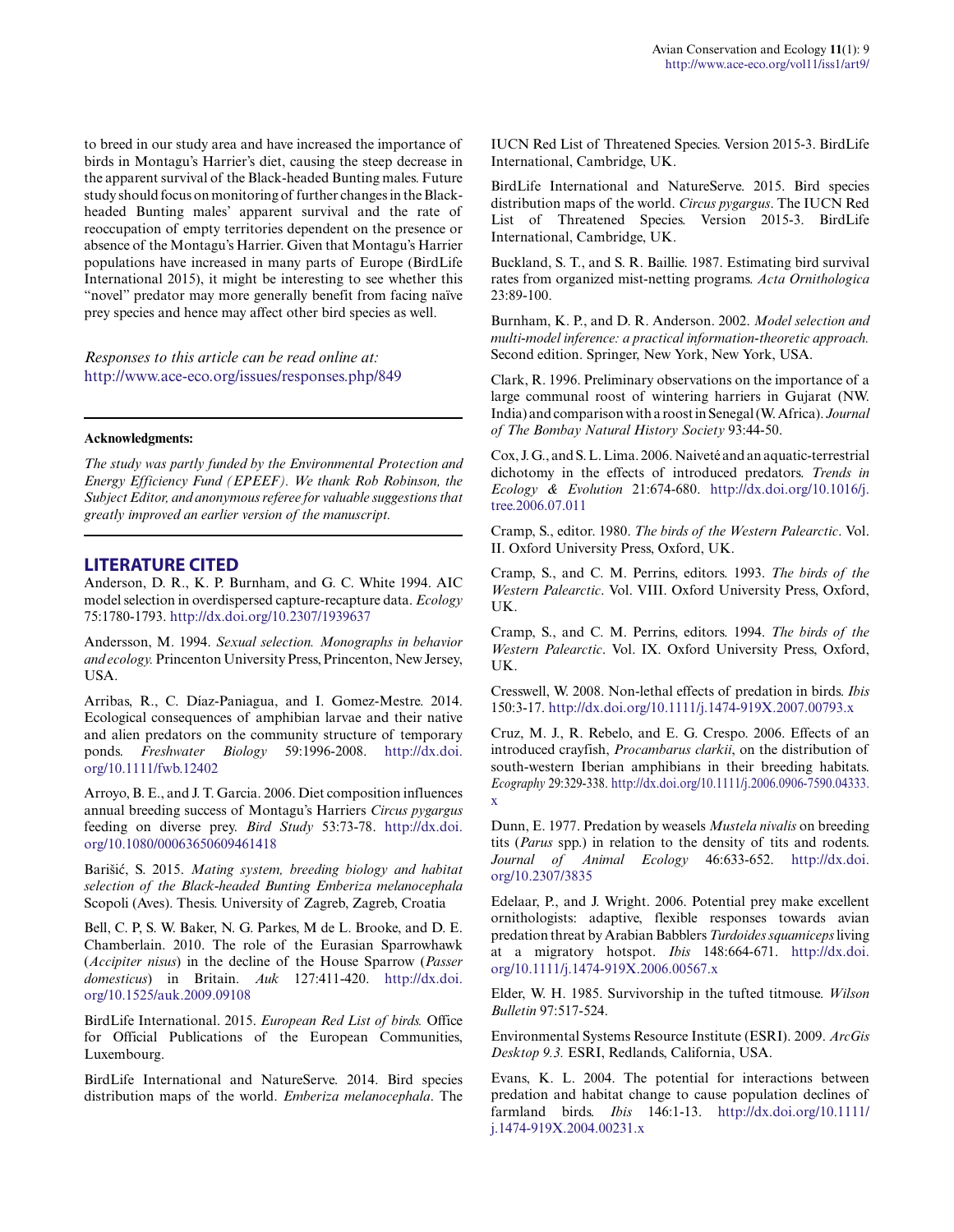Fuller, R. J. 2000. Relationships between recent changes in lowland British agriculture and farmland bird populations: an overview. Pages 5-16 *in* N. J. Aebischer, A. D. Evans, P. V. Grice, and J. A. Vickery, editors. *Ecology and conservation of lowland farmland birds.* British Ornithologists Union, Norwich, UK.

Fuller, R. J., and S. J. Gough. 1999. Changes in sheep numbers in Britain: implications for bird populations. *Biological Conservation* 91:73-89. [http://dx.doi.org/10.1016/S0006-3207\(99\)](http://dx.doi.org/10.1016%2FS0006-3207%2899%2900039-7) [00039-7](http://dx.doi.org/10.1016%2FS0006-3207%2899%2900039-7) 

Gomez-Mestre, I., and C. Díaz-Paniagua. 2011. Invasive predatory crayfish do not trigger inducible defenses in tadpoles. *Proceedings of the Royal Society B* 278:3364-3370. [http://dx.doi.](http://dx.doi.org/10.1098%2Frspb.2010.2762) [org/10.1098/rspb.2010.2762](http://dx.doi.org/10.1098%2Frspb.2010.2762)

Griffin, A. S. 2004. Social learning about predators: a review and prospectus. *Learning & Behaviour* 32:131-140. [http://dx.doi.](http://dx.doi.org/10.3758%2Fbf03196014) [org/10.3758/bf03196014](http://dx.doi.org/10.3758%2Fbf03196014)

Hansson, B., S. Bensch, D. Hasselquist, and B. Nielsen. 2002. Restricted dispersal in a long-distance migrant bird with patchy distribution, the Great Reed Warbler. *Oecologia* 130:536-542. [http://dx.doi.org/10.1007/s00442-001-0831-2](http://dx.doi.org/10.1007%2Fs00442-001-0831-2)

Juras, J. 1995. *Metode za procjenu vremenske promjenljivosti kolièina oborina.* Thesis. University of Zagreb, Zagreb, Croatia [Translated from the Croatian].

Karr, J. R, J. D. Nichols, M. K. Klimkiewicz, and J. D. Brawn. 1990. Survival rates of birds of tropical and temperate forests. Will the dogma survive? *American Naturalist* 136:277-291. [http://](http://dx.doi.org/10.1086%2F285098) [dx.doi.org/10.1086/285098](http://dx.doi.org/10.1086%2F285098) 

Laundré, J. W., L. Hernandez, P. López Medina, A. Campanella, J. López-Portillo, A. González-Romero, K. M. Grajales-Tam, A. M. Burke, P. Gronemeyer, and D. M. Browning. 2014. The landscape of fear: the missing link to understand top-down and bottom-up controls of prey abundance? *Ecology* 95:1141-1152. [http://dx.doi.org/10.1890/13-1083.1](http://dx.doi.org/10.1890%2F13-1083.1)

Laundré, J. W., L. Hernandez, and W. J. Ripple 2010. The landscape of fear: ecological implications of being afraid. *Open Ecology Journal* 3:1-7. [http://dx.doi.org/10.2174/1874213001003030001](http://dx.doi.org/10.2174%2F1874213001003030001)

Lawn, M. R. 1994. Site fidelity and annual survival of territorial male Willow Warblers *Phylloscopus trochilus* at four adjacent sites in Surrey. *Ringing & Migration* 15:1-7. [http://dx.doi.](http://dx.doi.org/10.1080%2F03078698.1994.9674065) [org/10.1080/03078698.1994.9674065](http://dx.doi.org/10.1080%2F03078698.1994.9674065) 

Lebreton, J.-D., K. P. Burnham, J. Clobert, and D. R. Anderson. 1992. Modeling survival and testing biological hypotheses using marked animals: a unified approach with case studies. *Ecological Monographs* 62:67-118. [http://dx.doi.org/10.2307/2937171](http://dx.doi.org/10.2307%2F2937171) 

Lima, S. L. 2009. Predators and the breeding bird: behavioral and reproductive flexibility under the risk of predation. *Biological Reviews* 84:485-513. [http://dx.doi.org/10.1111/j.1469-185X.2009.00085.](http://dx.doi.org/10.1111%2Fj.1469-185X.2009.00085.x) [x](http://dx.doi.org/10.1111%2Fj.1469-185X.2009.00085.x)

McGeoch, M. A., S. H. M. Butchart, D. Spear, E. Marais, E. J. Kleynhans, A. Symes, J. Chanson, and M. Hoffmann. 2010. Global indicators of biological invasion: species numbers, biodiversity impact and policy responses. *Diversity and Distributions* 16:95-108. [http://dx.doi.org/10.1111/j.1472-4642.2009.00633.](http://dx.doi.org/10.1111%2Fj.1472-4642.2009.00633.x) Meteorological and Hydrological Service. 2015. *Croatia.* Meteorological and Hydrological Service, Zagreb, Croatia. [online] URL: [http://klima.hr/ocjene\\_arhiva\\_e.php](http://klima.hr/ocjene_arhiva_e.php) 

Millon, A., J.-L. Bourrioux, C. Riols, and V. Bretagnolle. 2002. Comparative breeding biology of Hen Harrier and Montagu's Harrier: an 8-year study in north-eastern France. *Ibis* 144:94-105. [http://dx.doi.org/10.1046/j.0019-1019.2001.00009.x](http://dx.doi.org/10.1046%2Fj.0019-1019.2001.00009.x) 

Møller, A. P., J. T. Nielsen, and L. Z. Garamszegi. 2006. Song post exposure, song features, and predation risk. *Behavioral Ecolology* 17:155-163. [http://dx.doi.org/10.1093/beheco/arj010](http://dx.doi.org/10.1093%2Fbeheco%2Farj010)

Mouritsen, H. 2003. Spatiotemporal orientation strategies of long-distance migrants. Pages 493-513 *in* P. Berthold, E. Gwinner, and E. Sonnenschein, editors. *Avian migration.* Springer, Berlin, Germany. [http://dx.doi.org/10.1007/978-3-662-05957-9\\_34](http://dx.doi.org/10.1007%2F978-3-662-05957-9_34) 

Norman, D. 1994. The return rate of adult male Wood Warblers *Phylloscopus sibilatrix* to a peripheral breeding area. *Ringing & Migration* 15:79-83. [http://dx.doi.org/10.1080/03078698.1994.9674077](http://dx.doi.org/10.1080%2F03078698.1994.9674077) 

Pratt, A., and W. Peach. 1991. Site tenacity and annual survival of Willow Warbler *Phylloscopus trochilus* population in Southern England. *Ringing & Migration* 12:128-134. [http://dx.doi.](http://dx.doi.org/10.1080%2F03078698.1991.9674005) [org/10.1080/03078698.1991.9674005](http://dx.doi.org/10.1080%2F03078698.1991.9674005) 

Salo, P., E. Korpimäki, P. B. Banks, M. Nordström, and C. R. Dickman. 2007. Alien predators are more dangerous than native predators to prey populations. *Proceedings of the Royal Society B* 274:1237-1243. [http://dx.doi.org/10.1098/rspb.2006.0444](http://dx.doi.org/10.1098%2Frspb.2006.0444)

Siriwardena, G. M., S. R. Baillie, and J. D. Wilson. 1998. Variation in the survival rates of some British passerines with respect to their population trends on farmland. *Bird Study* 45:276-292. [http://dx.doi.org/10.1080/00063659809461099](http://dx.doi.org/10.1080%2F00063659809461099) 

Terraube, J., and B. Arroyo. 2011. Factors influencing diet variation in a generalist predator across its range distribution. *Biodiversity Conservation* 20:2111-2131. [http://dx.doi.org/10.1007/](http://dx.doi.org/10.1007%2Fs10531-011-0077-1) [s10531-011-0077-1](http://dx.doi.org/10.1007%2Fs10531-011-0077-1) 

Terraube, J., B. Arroyo, M. Madders, and F. Mougeot. 2011. Diet specialisation and foraging efficiency under fluctuating vole abundance: a comparison between generalist and specialist avian predators. *Oikos* 120:234-244. [http://dx.doi.org/10.1111/](http://dx.doi.org/10.1111%2Fj.1600-0706.2010.18554.x) [j.1600-0706.2010.18554.x](http://dx.doi.org/10.1111%2Fj.1600-0706.2010.18554.x)

Terry, A. M. R., T. M. Peake, and P. K. McGregor. 2005. The role of vocal individuality in conservation. *Frontiers in Zoology* 2:10. <http://dx.doi.org/10.1186/1742-9994-2-10>

Tutiš, V., J. Kralj, D. Radović, D. Ćiković, and S. Barišić. 2013. *Red data book of birds of Croatia.* Ministry of Environmental and Nature Protection and State Institute for Nature Protection, Zagreb, Croatia.

Underhill-Day, J. C. 1993. The foods and feeding rates of Montagu's Harriers *Circus pygargus* breeding in arable farmland. *Bird Study* 40:74-80. [http://dx.doi.org/10.1080/00063659309477131](http://dx.doi.org/10.1080%2F00063659309477131) 

White, G. C., and K. P. Burnham. 1999. Program MARK: survival estimation from populations of marked animals. *Bird Study* 46 (Suppl.1):S120-S139. [http://dx.doi.org/10.1080/00063659909477239](http://dx.doi.org/10.1080%2F00063659909477239)